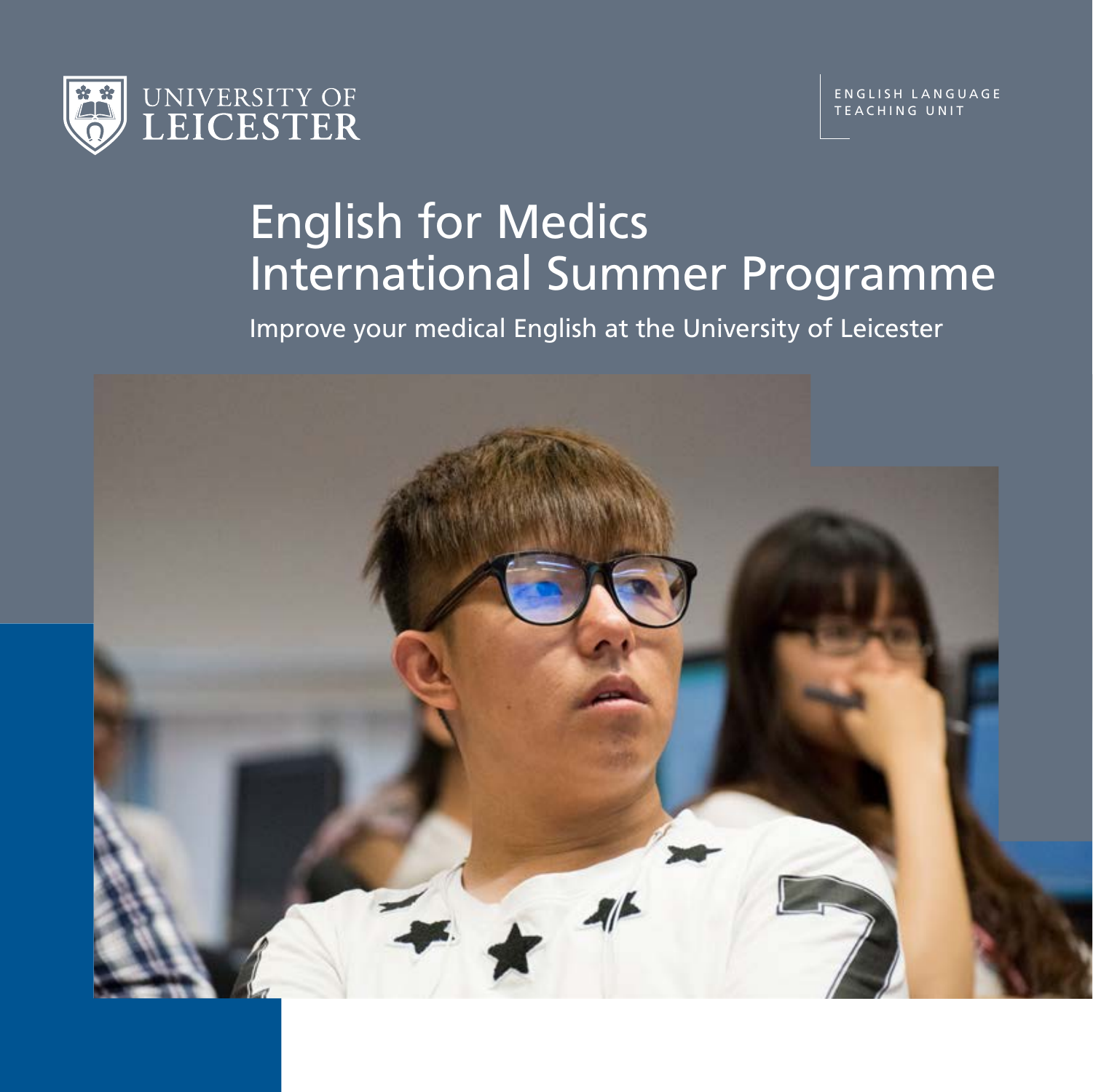The English for Medics International Summer Programme is aimed at medical students and health professionals wishing to improve their English for use in a hospital or clinical setting.

This specially designed three week course combines English language classes with the opportunity to find out more about the health system and medical practice in the UK. It is an excellent way to enhance a CV and to prepare for future work or study abroad.

The University of Leicester has over ten years of experience of delivering the English for Medics International Summer Programme, combining expertise from the Leicester Medical School and British Council-accredited English Language Teaching Unit.

#### **Other University of Leicester International Summer Programmes:**

- Leicester International Summer School
- English for Engineers International Summer Programme
- Leicester Discovery International Summer Programme

### Accredited by the



## Why join the English for Medics International Summer Programme?

- Improve your English skills specifically for use in a medical environment.
- Learn about health issues in the UK and meet British medical professionals.
- Experience studying in a British medical school setting and living in a vibrant British city.
- Improve your English and study skills in an academic and friendly environment, adding to your CV.
- Make friends with other students from around the world.

### **The course contains:**

- A course welcome and induction programme.
- English language classes based on medical contexts, such as surgery consultations, physical examinations and diagnosis.
- General English classes, with specific focus on speaking and listening skills.
- Seminars on the UK health system and other health topics.
- An individual research project on a contemporary health issue and a poster presentation.
- Visit to local health facilities, such as a general practitioner's surgery, hospital and hospice.
- Two day trips to places of interest.
- Evening social activities with students from other international summer programmes.

#### **More about the course:**

- Small class sizes learn through interaction with your fellow classmates and tutor.
- Classes streamed by English ability (subject to numbers) – learn with students the same level as you.
- Oualified and friendly tutors with extensive experience.
- Classes take place in the recently opened £30m Centre for Medicine.
- Dedicated support throughout.
- Closing ceremony with award of certificates and prizes.
- Transcripts and written feedback report on participants' project and participation.
- Participants are registered students of the University and have access to University facilities, such as the award winning library, Students' Union and sports centres.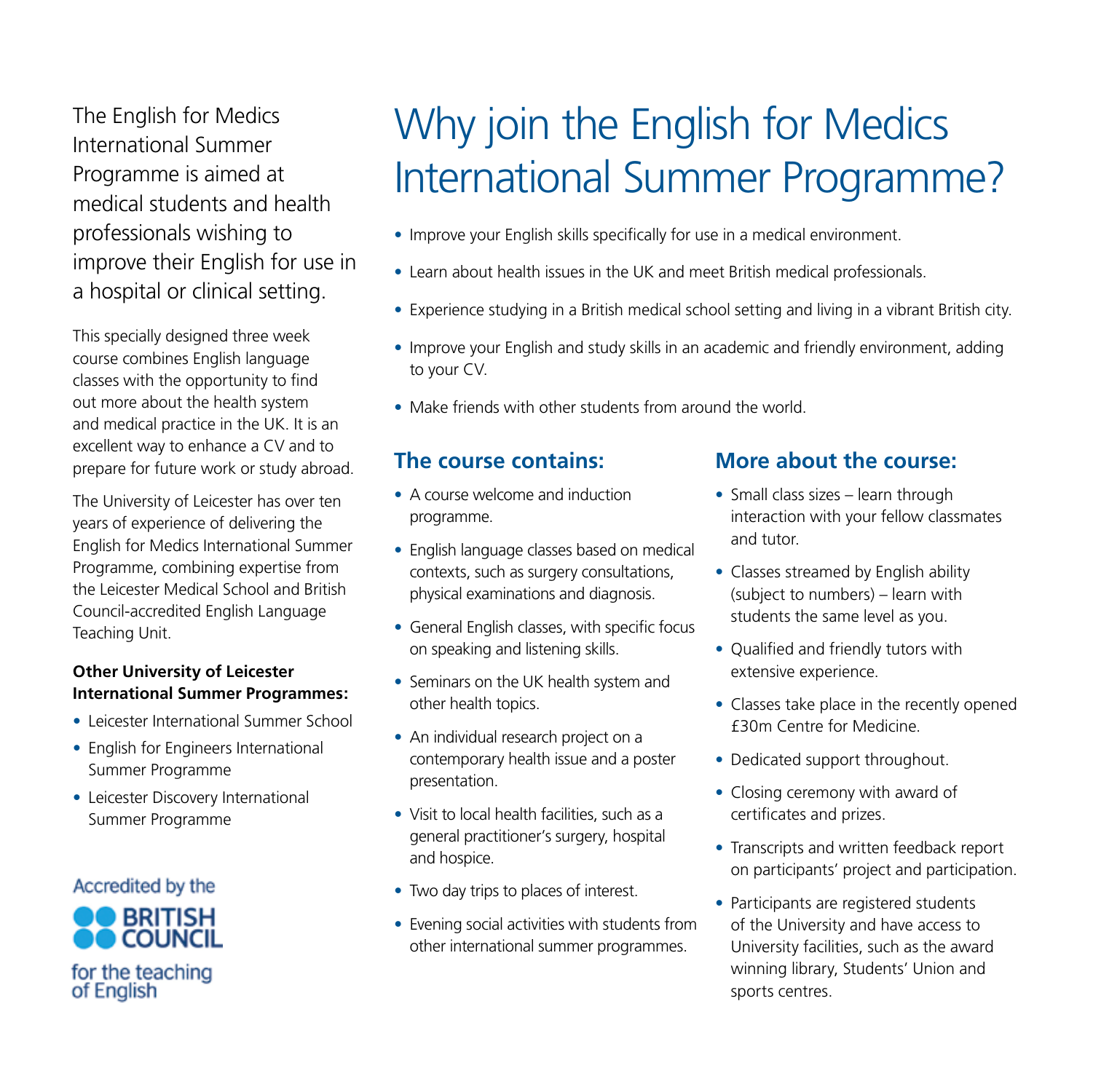

## Key facts about the English for Medics International Summer Programme

#### **Dates**

6 August to 24 August 2018.

Accommodation will be available from 5 August to 25 August.

### **Entry requirements**

To gain maximum benefit from this course, participants should have an intermediate level of English of CEFR B1 or B2, approximately equivalent to IELTS 4.5 – 6.5. Evidence of English level other than IELTS is acceptable. Please email eltu@le.ac.uk for details.

See www.cambridgeenglish.org/exams/cefr for more information on CEFR levels.

Participants should be either future or current health work practitioners.

Students must be aged 18 or over.

### **Accommodation**

Participants will live in self-catered accommodation within walking distance of the campus and the city centre. Accommodation will be in single study bedrooms with a private bathroom. Kitchen facilities will be shared and all bills and wi-fi access are included.

## **What's included:**

- Tuition fees for all classes
- Self-catered ensuite accommodation
- All excursions and social events
- All study materials
- A certificate of attendance, transcript and written feedback
- International Summer Programme T-shirt and farewell gift
- Closing ceremony with award of certificates and prize giving
- Access to University of Leicester facilities

## **What's not included:**

- Airport transfers
- Meals and beverages, unless specified in the timetable
- Visa costs
- Medical and travel insurance

## **How to find out more**

Visit **www.le.ac.uk/emedicsisp**  or email **eltu@le.ac.uk**